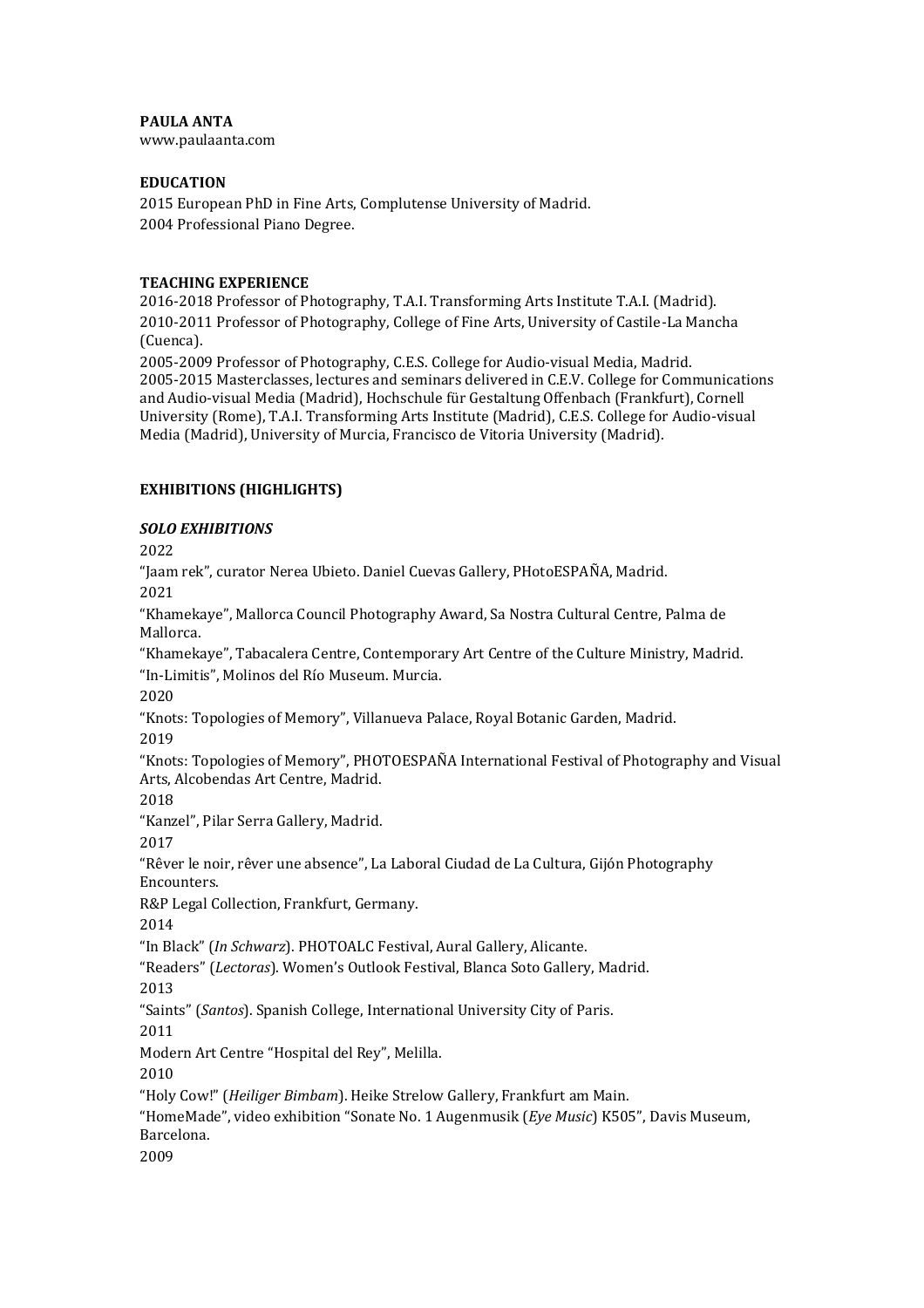"Bring me a leaf of grass from the Edge of the image- Chapter II". Atelierfrankfurt, Frankfurt am Main.

2008

"Palmehuset" (*House of Palms*). PHOTOESPAÑA XI, International Festival of Photography and Visual Arts, Blanca Soto Gallery, Madrid.

## *GROUP EXHIBITIONS*

2022

"The laughter of flowers" curated by the director of Culture and Exhibitions of Casa Asia, Menene Gras Balaguer. Royal Botanical Garden, Madrid.

"Transversia Project". Boribana Museum, Dakar Biennale, Senegal.

"ARCO. International Contemporary Art Fair". Baro Gallery, Madrid.

"Crystal Choir" René Francisco Space, curators Luis Sicre and Dayneris Brito Madrid.

"Encounters. A multiplicity of views on contemporary photography". Alcobendas Art Center, Madrid. "On stage". New Gallery and CFS Gallery, Madrid.

2021

"XI International Biennial Prize for Contemporary Photography Pilar Citoler". UCOCultura Center, Córdoba.

"Landscapes of Resistance". Baró Gallery, Palma de Mallorca.

"Dialecto" works of the CA2M Collection, "Dos de Mayo" Art Centre, Madrid.

"IV International Photography Award Santiago Castelo" Traveling Exhibition. Exhibiting Gallery of Regional Cultural Council of Alentejo, Evora. Arts and Entertainment Center, Figuera de Foz.

"Aragon Park 2021". Non Permanent Interventions. Madrid.

"The Trip to Rome. Photographers of the Rome Prize at the Spanish Academy of Rome" Traveling Exhibition. Spanish Cultural Center in Buenos Aires, Argentine. Santiago de Chile, Chile. Montevideo, Uruguay.

"Anthropology". New Pilar Citoler Collection. Valentin de Madariaga Foundation, Seville.

"In the leaves of the trees." Alcobendas Photography Collection, Madrid.

"Vulnerable". O\_Lumen Center, Madrid.

2020

"Defesa Natura", International Photography Award "Santiago Castelo". Unesco Center of Extremadura, Cáceres.

"Km0, Withdrawal Activities". Nebrija University Award. Cruce Gallery, Madrid

"Imagined Herbarium", Complutense Art Centre, Madrid.

2019

"The trip to Rome". Casa de América, Madrid.

"Passion Landscape", Städtische Collection Galerie Viersen, Germany.

ESTAMPA International Contemporary Art Fair, Pilar Serra Gallery, Madrid.

"The trip to Rome. Scholars photographers of the Academy of Spain in Rome". Niemeyer Centre, Aviles.

"At night", Projections PhotoEspaña, Royal Botanic Garden, Madrid.

"Without borders: beyond the image", Alcobendas Public Collection, Royal Palace of La Magdalena, Santander.

"Photography: personal mirror of a generation", New Pilar Citoler Collection, Las Cigarreras Cultural Centre, Alicante.

Second Edition "Resistance Cabinet". House-Atelier of Lucio Muñoz and Amalia Avia, Madrid. "25 years Alcobendas Collection", Alcobendas Art Centre, Madrid.

2018

PHES, caring Spanish photography, Centro Universitario de Artes TAI, Madrid

"Nature and Fiction", Pilar Serra Gallery, Madrid.

"Artificial Paradises", FIDE Foundation, Madrid.

"Contemporary Figurativism", Aurora Vigil Gallery, Gijón.

2017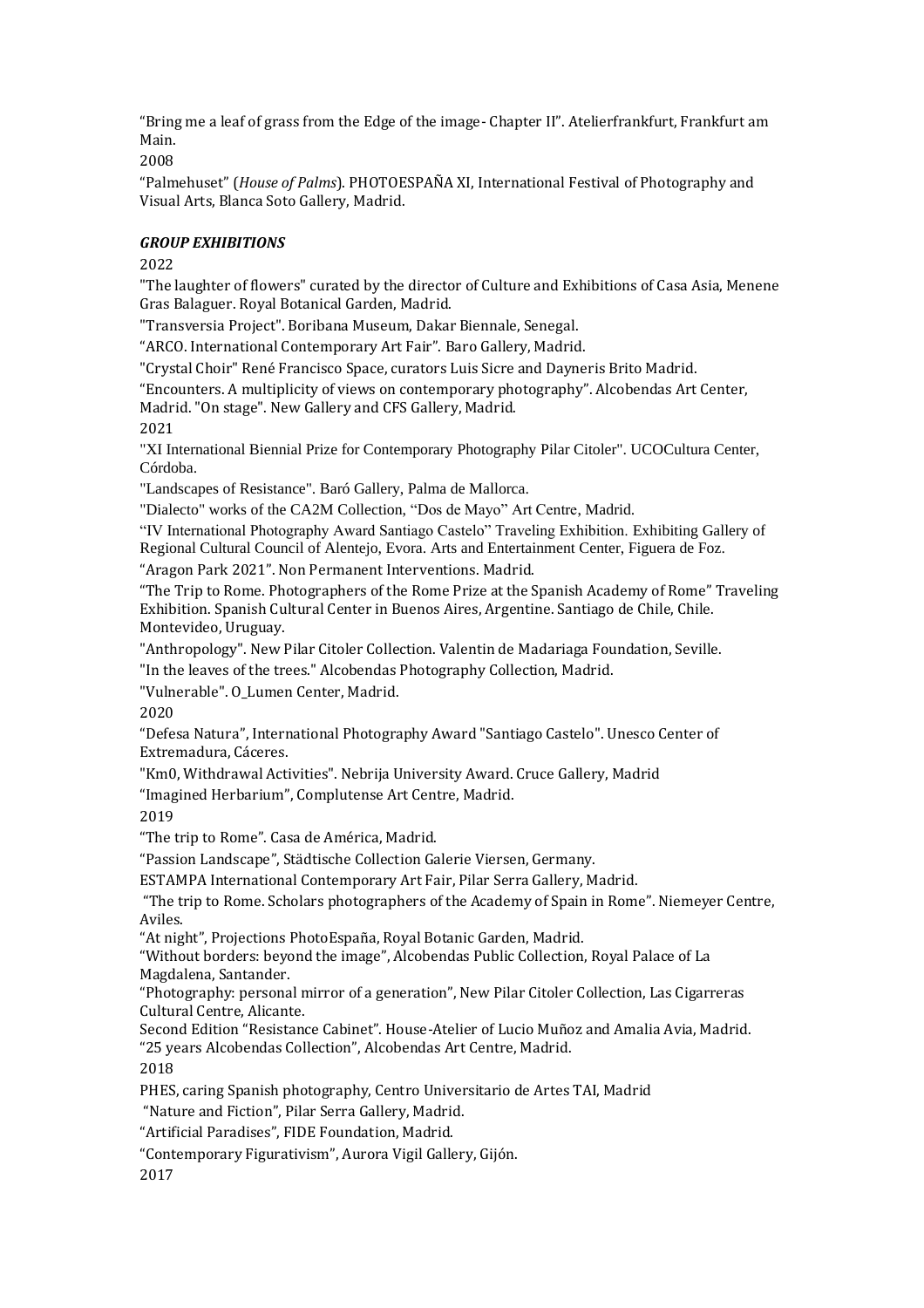"Kunsttage Hennef, Arbeiten von Paula Anta", Initiative Kunst Hennef, Germany. ESTAMPA International Contemporary Art Fair, Pilar Serra Gallery, Madrid.

ARTESANTANDER, International Contemporary Art Fair, Installation "Edera", Espacio Noca, Santander.

"Banca March International Photography Prize", Calcografía Nacional, Real Academia de Bellas Artes de San Fernando, Madrid.

"Retrátate" (*Portray yourself!*), a project within the programmed activities of PHOTOESPAÑA 2017, Casa de la Panadería, Madrid.

"Slow vengeance of the motionless", La Gran Gallery, Valladolid

ARCO Madrid, International Contemporary Art Fair. Presentation Room designed by L.A. Studio, Pilar Serra Gallery, Madrid.

"Artificial Paradises" (*Paraísos Artificiales*). ArteLateral, Madrid.

"Collection XIV: Public" (*Colección XIV: Pública*). CA2M "Dos de Mayo" Art Centre, Madrid. 2016

ESTAMPA Contemporary Art Fair. Pilar Serra Gallery, Madrid.

"Open Work" (*Obra Abierta*). Extremadura Savings Bank, Culture Centre "Las Claras". Plasencia (Cáceres).

VIII Biennial International Competition of Contemporary Photography "Pilar Citoler". Vimcorsa Hall, Córdoba.

2015

"Drinkme". DA2 Domus Artium Museum, Salamanca.

"Relocation" (*Deslocalización*). C.O.A.M. Madrid Architects' Society, Madrid.

"I-do-care Project" (*Proyecto Simeimporta*). House of Shells, Salamanca.

2014

"Hendu". Project arranged by Oxfam Intermón. Tribeca Hall, Madrid.

"More and Better Aid" (*Más y Mejor Ayuda*). Starlite Festival, Marbella.

"Inhabited Landscapes" (*Paisajes Habitados*). Exhibition arranged by "La Fábrica".

PHOTOESPAÑA XVII, International Festival of Photography and Visual Arts. Municipal Gallery of the Château d'Eau, Toulouse.

PINTA London, Modern & Contemporary Latin American Art Show. Blanca Soto Gallery. London. JUSTMadrid Emerging Art Fair. Blanca Soto Gallery. Madrid.

2013

"Critical Context. Spanish Photography of the 21st Century" (*Contexto Crítico. Fotografía española siglo XXI*). Tabacalera Centre, Madrid.

"Talea". 03VIDEOAKT, International Videoakt Bienniale. French Institute, Barcelona.

"Open Spaces" (*Espaces Ouverts*). International University City of Paris.

"Combat Prize". City Museim "G. Fattori", Livorno.

"5 Years" (*5 años*). Art Collection of the Region of Madrid. CA2M "Dos de Mayo" Art Centre, Madrid.

Scholars of the Spanish Academy in Rome 2011-2012. San Fernando Royal Academy of Fine Arts, Madrid.

"Landscape Brain Art" (*Paisajismo craneoencefálico*). "a3bandas" Festival. Valverde Gallery, Madrid.

2012

Scholars' Final Exhibition 2011/12. Spanish Academy in Rome.

"Air\_port\_photo". The AENA Foundation Collection. PHOTOESPAÑA Festival. Villanueva Pavilion, Royal Botanic Garden, Madrid.

"Indomitable Women". Women's Outlook Festival. Matadero Madrid.

2011

"Air\_port\_art". The AENA Foundation Collection. Complutense Art Centre, Madrid.

"DIZ" Palma Photo'11. SKL Gallery, Palma de Mallorca.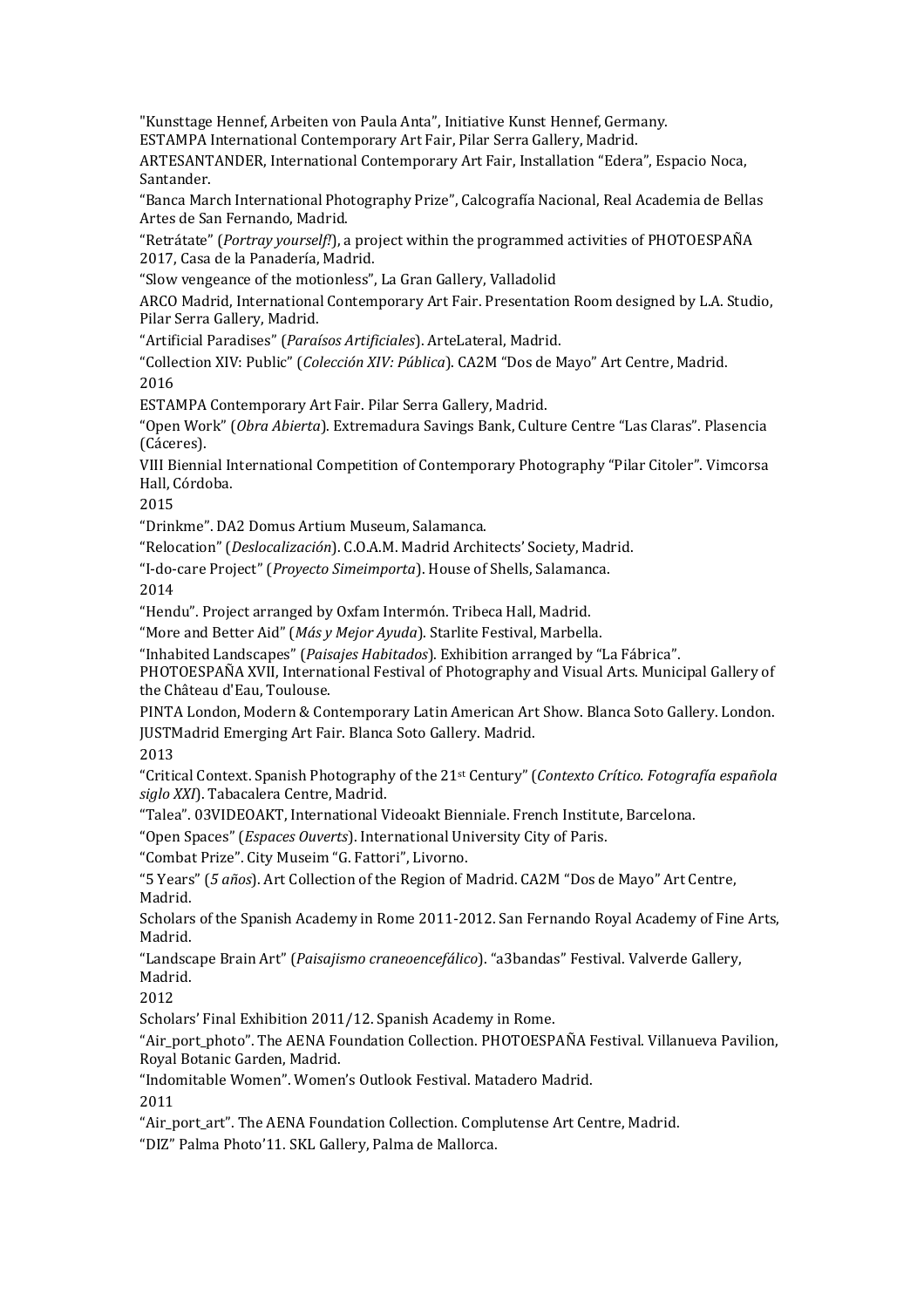### **AWARDS AND SCHOLARSHIPS**

2021 Winner of the XI International Biennial Prize for Contemporary Photography Pilar Citoler. 2021 Photographer of the Month Award, ITSLIQUID.

2020 Mallorca Council Photography Award.

2020 Santiago Castelo International Photography Award. Unesco Extremadura Center.

2020 Cultural Reactives Projects Molinos del Río Prize (Photography, Design, Architecture). Curator Rodrigo Carreño.

2020 Aid for Creation S.O.S Art / Culture. VEGAP.

2019 Kells Award, Estampa Art Fair.

2018 Ankaria Foundation artistic residences: Transversia Spain-Senegal.

2016 Estampa 2016, Regional Authority of Madrid Award.

2015 VIII Biennial International Competition of Contemporary Photography "Pilar Citoler" Award.

2012-2013 FormARTE Scholarship for Visual Arts and Photography, Spanish College in Paris. 2013 Combat Prize. City of Livorno. Honourable Mention.

2011-2012 Scholarship from Spanish Ministry of Foreign Affairs, Spanish Academy in Rome. 2010 AENA Foundation Photography Award.

2009 INICIARTE scholarship for the creation and dissemination of contemporary art. Andalusia Regional Authority.

2008 Art Creation Award, Regional Authority of Madrid.

2007 Shortlisted in the "El Cultural" photography competition, El Mundo, Madrid.

Artist in Residence Scholarship, Atelierfrankfurt, Frankfurt am Main.

2004 Juan Gris Chair, Jannis Kounellis course.

2002- 2005 Honorary Research Scholarship, Fine Arts College, Complutense University of Madrid.

2002 Scholarship for Workshop Claude Closky, DFSSU Management of IT Projects, Paris. 2001 Scholarship for doctoral tuition overseas, Paris 8 University.

2000 Internship, Audio-visual Media section, Fine Arts College, Complutense University of Madrid.

# **TEAM PROJECTS**

2021 "Pictura", portrait series made for the Mandarin Oriental Ritz, Madrid.

"Research of the creative process through the landscape photography" On-line workshop organized by Photoespaña.

"¿How to be a female photographer?" On-line conversations organized by the Spanish Cultural Center in Lima, curated by Marta Soul.

"Looking with them" Cultural Section El Corte Ingles. Conversations on Contemporary photography, Curated by Zara Fernández de Moya.

Mapfre Culture, Conversations over Tomoko Yoneda´s work. Mapfre Foundation.

2019/2018 Coordinator of the residences Tabacalera Cantera, Ministry of Education, Culture and Sports.

"Photography now!" Conversations about the Landscape: Jose Guerrero and Paula Anta", EDLA, Círculo de Bellas Artes, Madrid.

"Talk", Conversations with María Platero, PhotoEspaña, El Águila Art Centre, Madrid.

2018 III "Dialogues on Contemporary Image". Eva Lootz and Paula Anta, Centro Universitario de Artes TAI.

"Conference on Art: Cultural Policy on Plastic Arts", Fide Foundation.

2017 "Ampliar el paisaje: profundización en el proceso creativo" (*Extending the landscape: deepening into the creative process*), training atelier arranged by Tabacalera, Madrid. Ministry of Education, Culture and Sports.

"Paula Anta Manifesto", Nocapaper Books.

"Retrátate" (*Portray yourself!*), Madrid Regional Authority, Samsung and Photoespaña.